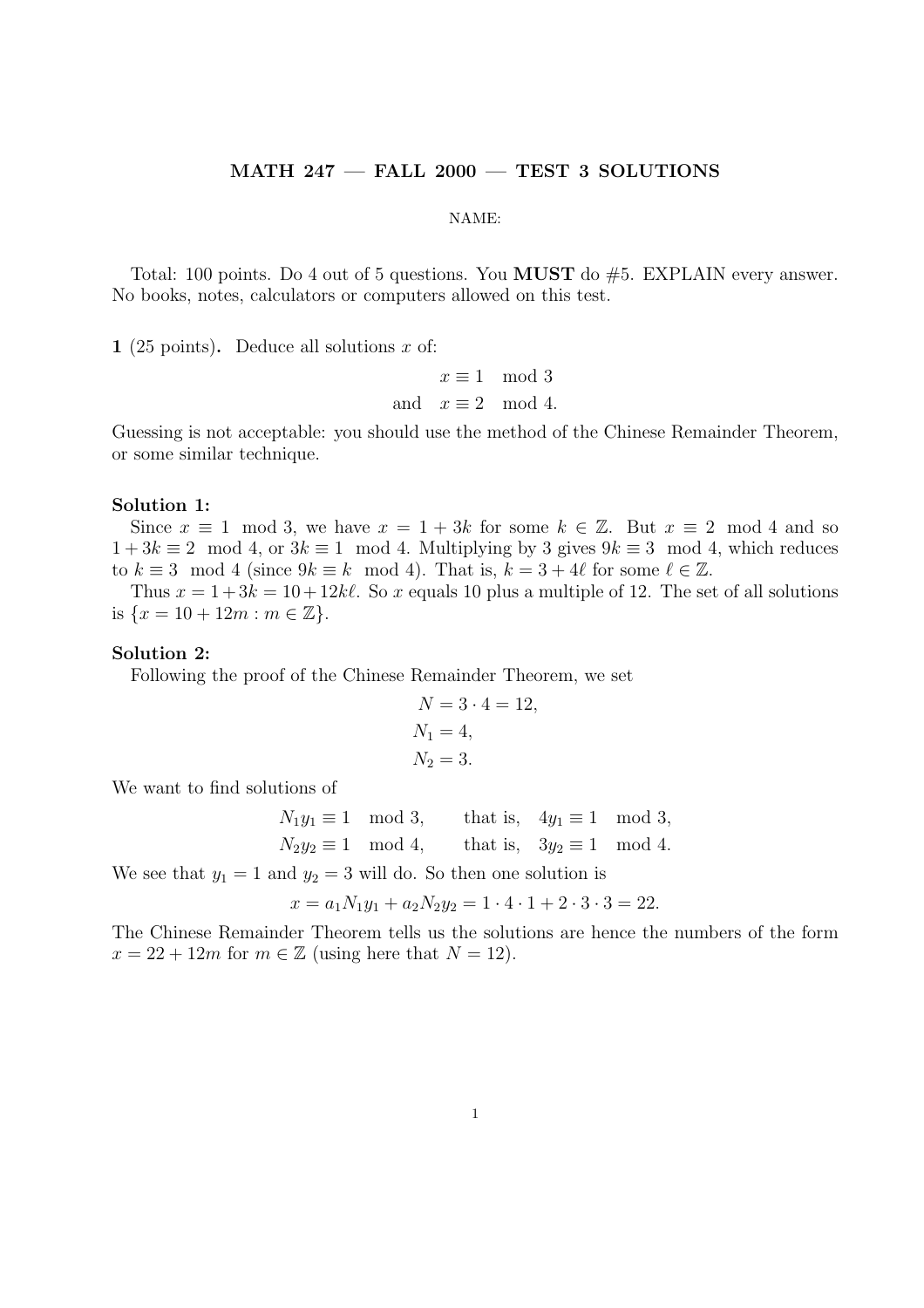2 (25 points). [Do not simplify your answers below, or evaluate any binomial coefficients.] There are two boxes, each containing a huge number of colored balls:

> in Box 1, 70% of the balls are orange and 30% are blue; in Box 2, 30% of the balls are orange and 70% are blue.

(a) You reach into Box 1 and randomly take out 12 balls. Explain why the probability of getting 8 orange balls and 4 blue balls is  $p_1 = \begin{pmatrix} 12 \\ 8 \end{pmatrix}$  $\binom{12}{8}$   $(0.7)^8(0.3)^4$ .

Solution: Each possible ordering of choosing 8 orange balls out of 12 will occur with probability  $(0.7)^8(0.3)^4$ , because on each choice, you get an orange ball with probability probability  $(0.7)^{8}(0.3)^{4}$ , because on each choice, you get an or<br>0.7 and a blue ball with probability 0.3. Further, there are  $\begin{pmatrix} 12 \\ 2 \end{pmatrix}$  $\begin{pmatrix} 2 \\ 8 \end{pmatrix}$  different ways to choose the 8 orange balls out of 12.

(b) You reach into Box 2 and randomly take out 12 balls. Explain why the probability of getting 8 orange balls and 4 blue balls is  $p_2 = \begin{pmatrix} 12 \\ 8 \end{pmatrix}$  $\binom{12}{8}$   $(0.3)^8 (0.7)^4$ .

Solution: Each possible ordering of choosing 8 orange balls out of 12 will occur with probability  $(0.3)^8(0.7)^4$ , because on each choice, you get an orange ball with probability probability  $(0.3)^{\circ}(0.7)^{2}$ , because on each choice, you get an or<br>0.3 and a blue ball with probability 0.7. Further, there are  $\begin{pmatrix} 12 \\ 8 \end{pmatrix}$  $\begin{pmatrix} 2 \\ 8 \end{pmatrix}$  different ways to choose the 8 orange balls out of 12.

(c) Finally, you reach into a box (not knowing which box it is) and randomly take out 12 balls. You get 8 orange balls and 4 blue balls. Find the probability that you reached into Box 1.

# Solution:

=

The conditional probability of having reached into Box 1 given that you got 8 orange balls and 4 blue balls is:

P(you reached into Box 1|you got 8 orange balls and 4 blue balls)

 $P$ (you reached into Box 1 and you got 8 orange balls and 4 blue balls)

$$
P
$$
(you got 8 orange balls and 4 blue balls)

$$
= \frac{\frac{1}{2}p_1}{\frac{1}{2}p_1 + \frac{1}{2}p_2}
$$
 since you have probability  $\frac{1}{2}$  of reaching into each of Box 1 and Box 2  

$$
= \frac{\frac{1}{2}\binom{12}{8}(0.7)^8(0.3)^4}{\frac{1}{2}\binom{12}{8}(0.7)^8(0.3)^4 + \frac{1}{2}\binom{12}{8}(0.3)^8(0.7)^4} = \frac{(0.7)^4}{(0.7)^4 + (0.3)^4} \approx 96.7\%.
$$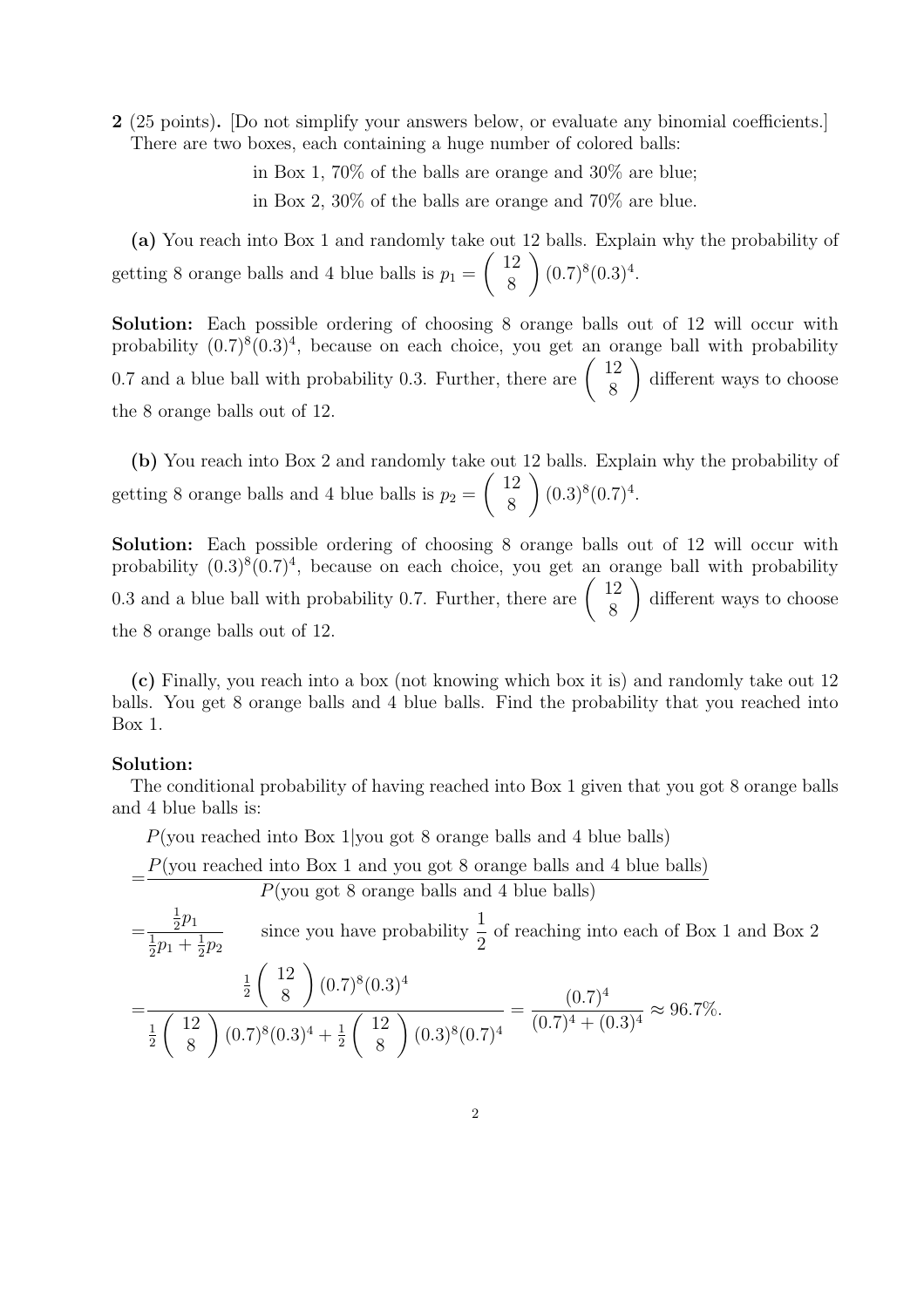**3** (25 points). Fix  $n, k \in \mathbb{N}$ . Suppose that n pairs of socks are put into the laundry, with each sock having one mate. The laundry machine randomly eats socks; a random set of k socks returns. Determine the expected number of complete pairs of returned socks. Hints:

1. Here S is the set of all k-element subsets of the total set of 2n socks. It is assumed that each outcome is equally likely.

2. For each  $i = 1, \ldots, n$ , let  $X_i$  be a random variable on S that equals 1 if both socks in the *i*-th pair are returned, and 0 otherwise. The question is asking you to find  $E(X_1 + + X_n)$ . 3. Use the linearity of expectation.

4. Show  $E(X_i) = P(X_i = 1)$  the probability that the *i*-th pair is returned.

5. Evaluate  $P(X_i = 1)$ .

### Solution:

Let S be the possibility space, consisting of k-sock subsets of the total 2n socks. This Let S be t<br>space has  $\binom{2n}{k}$  $\binom{2n}{k}$  elements, each occuring with probability  $1/\binom{2n}{k}$  $\binom{2n}{k}$ .

Let X be the number of pairs returned. We wish to calculate  $E(X)$ .

Number the pairs 1 through n, and let  $X_i$  be the random variable on S which is 1 if the i-th pair is returned, and 0 otherwise. Then the number of pairs returned is

$$
X = X_1 + \cdots + X_n,
$$

and so

$$
E(X) = E(X_1 + \dots + X_n) = E(X_1) + \dots + E(X_n)
$$

by the linearity of expectation.

The number of  $k$ -sock sets that contain the  $i$ -th pair is

$$
\binom{2n-2}{k-2},
$$

because after choosing the 2 socks from the *i*-th pair, we still have to choose another  $k-2$ socks from the remaining  $2n-2$  socks. Thus the probability of getting the *i*-th pair returned is ¡ ¢

$$
\frac{\binom{2n-2}{k-2}}{\binom{2n}{k}}.
$$

Now, the expected value of  $X_i$  is

$$
E(X_i) = 0 \cdot P(X_i = 0) + 1 \cdot P(X_i = 1)
$$
  
=  $P(X_i = 1)$   
=  $\frac{\binom{2n-2}{k-2}}{\binom{2n}{k}},$ 

and so the expected value of X is

$$
E(X) = n \frac{\binom{2n-2}{k-2}}{\binom{2n}{k}}.
$$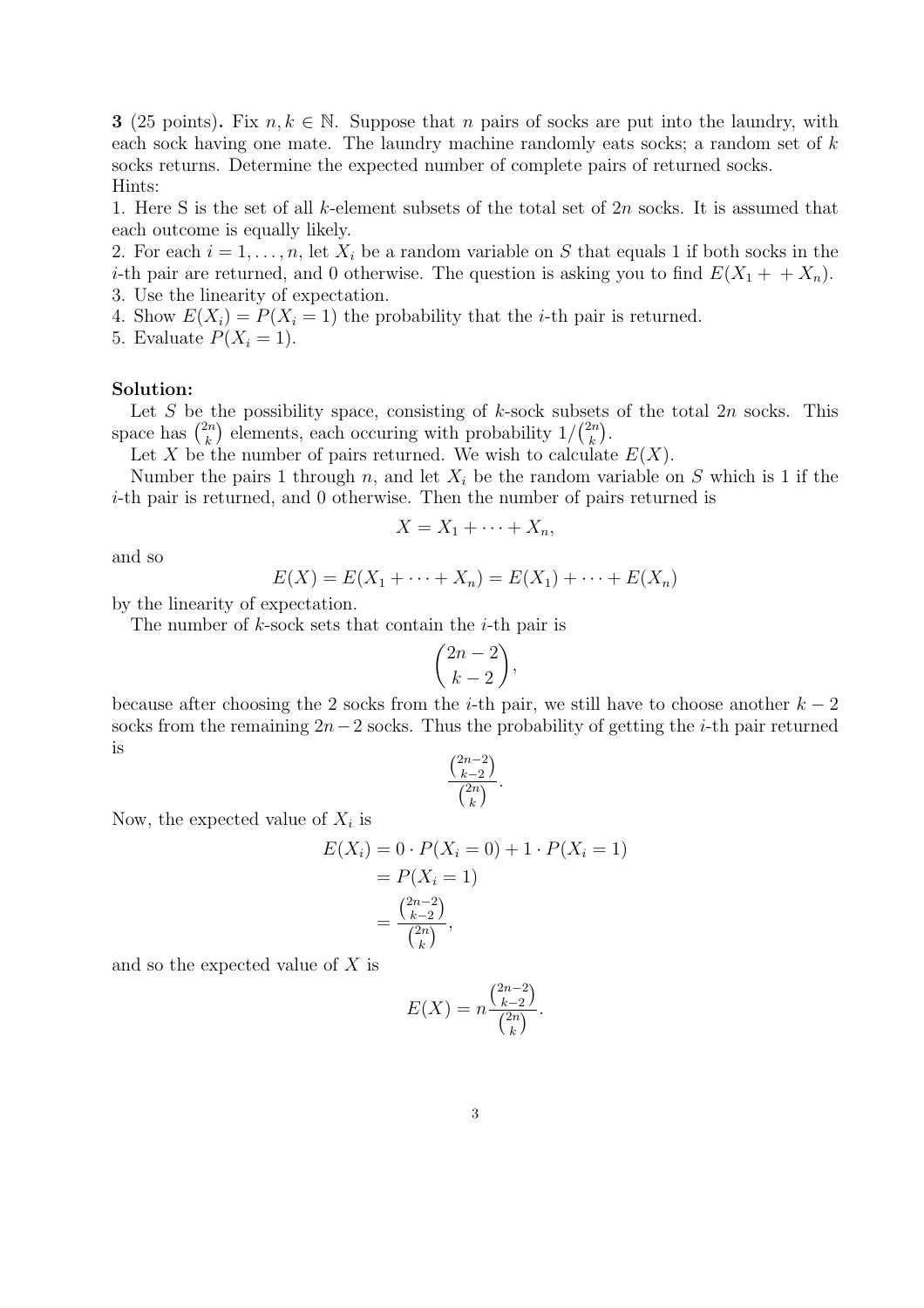4 (25 points).

(a) Prove: "Suppose  $a_n \to L$  and  $b_n \to M$ , and that  $a_n \leq b_n$  for all n. Then  $L \leq M$ ."

(b) Disprove, by finding a counterexample: "Suppose  $a_n \to L$  and  $b_n \to M$ , and that  $a_n < b_n$  for all n. Then  $L < M$ ."

### Solution:

(a) Let  $c_n = a_n - b_n$ , so that  $c_n \leq 0$  for all n. Then  $\lim c_n \leq 0$ , by Lemma 13.17. But  $\lim c_n = \lim a_n - \lim b_n = L - M$ , so  $L - M \leq 0$ . That is,  $L \leq M$ .

<u>Or</u>: Let  $\varepsilon > 0$ . Let  $N \in \mathbb{N}$  be such that  $|a_n - L| < \varepsilon$  and  $|b_n - M| < \varepsilon$  for all  $n \ge N$ . Then  $L - \varepsilon < a_n$  $\leq b_n \leq M + \varepsilon$  for all  $n \geq N$ .

This implies  $L - \varepsilon < M + \varepsilon$ , so that  $L - M < 2\varepsilon$ . This holds for all  $\varepsilon > 0$ , and so necessarily  $L - M \leq 0$ . That is,  $L \leq M$ .

<u>Or</u>: [Contradiction] Suppose instead that  $L > M$ . Let  $\varepsilon = \frac{L-M}{2}$  $\frac{-M}{2}$ , so that  $\varepsilon > 0$ . Then there exists  $N \in \mathbb{N}$  such that  $|a_n - L| < \varepsilon$  and  $|b_n - M| < \varepsilon$  for all  $n \ge N$ . Then for all  $n \geq N$ ,

$$
a_n > L - \varepsilon
$$
  
= 
$$
\frac{L+M}{2}
$$
  
= 
$$
M + \varepsilon
$$
  
> 
$$
b_n.
$$

But this contradicts the assumption that  $a_n \leq b_n$  for all n. Hence actually  $L \leq M$ .

(b) Let  $a_n = \frac{1}{n}$  $\frac{1}{n}$  and  $b_n = \frac{2}{n}$  $\frac{2}{n}$ . Then  $a_n < b_n$  for all n but  $L = M$  since:  $L = \lim a_n = 0$  and  $M = \lim b_n = 0.$